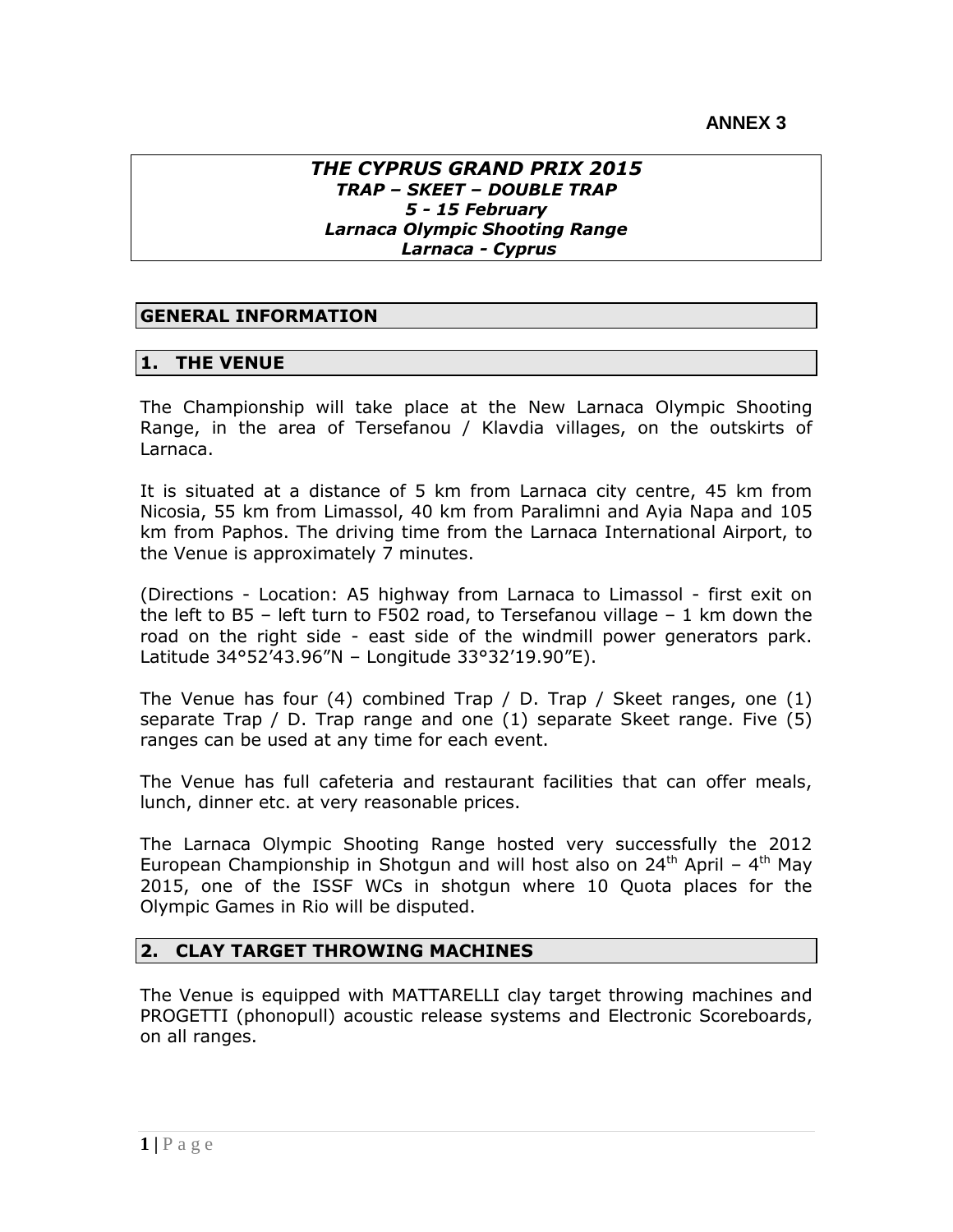## **3. CLAY TARGETS**

The colour of the clay targets that will be used during the qualification and the finals will be orange. Orange Flash targets will be used for the finals as per ISSF regulations. The targets will be supplied by Laporte - France.

## **4. RULES AND REGULATIONS**

The competition will be conducted according to the ISSF rules and regulations.

### **5. ARRIVAL IN CYPRUS - FLIGHTS**

Cyprus through its main international airport in Larnaca and the international airport in Paphos, offers excellent travel connections with Europe. Cyprus Airways (the national airline of the island) has direct connections with many countries whereas many other national airlines (British Airways, Lufthansa, Aeroflot, Austrian Airlines, Aegean Airlines, LOT, TAROM etc.) hold regular flights to and from Larnaca airport.

## **6. ENTRY VISAS**

Cyprus is a full member of the European Union and some nations require visas to enter into Cyprus.

#### Important Note: **Cyprus is NOT an active Schengen Visa member. Schengen Visas are acceptable provided they have been activated in another European country before arrival in Cyprus.**

We strongly advise all non European Union participants to verify well in advance whether they need a visa for entry into Cyprus. The visas must be obtained from a Cyprus Embassy or Consulate abroad prior to arrival. The Organizing Committee will be ready to supply to the participants applying for a visa, any necessary additional supporting documentation.

Detailed information regarding visas and formalities for entry into Cyprus can be found in the website of the Cyprus Ministry of Foreign Affairs, **[www.mfa.gov.cy](http://www.mfa.gov.cy/)**, at the **"consular information"** and **"travel information for foreign visitors"** subsections**.** 

## **7. IMPORT OF SHOTGUNS - CUSTOM CLEARANCE**

All shooters, NOT holding a 'European Shotgun Certificate' will be requested upon arrival at Larnaca or Paphos airports, to present to customs (Red Channel) the completed official Cyprus Grand Prix shotgun and ammunition form, in order to obtain a temporary shotgun import permit. No other documentation or certification is necessary prior to arrival.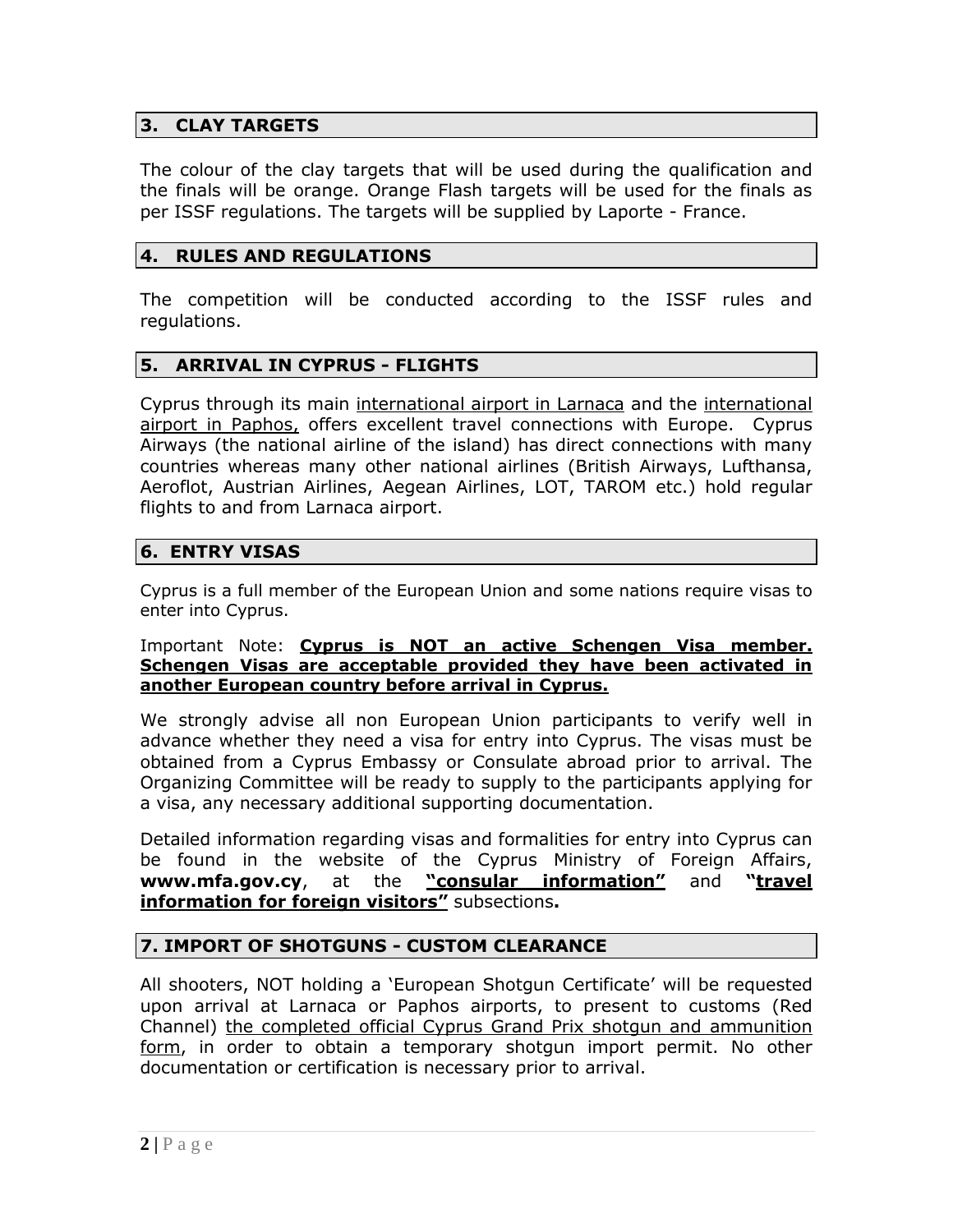European Union nationals holding a 'European Shotgun Certificate' will be required to check their shotguns through customs (Red Channel) also and verify the serial numbers of their weapons, only.

IMPORTANT: The gun permits or the 'European Shotgun Certificates' must be represented to customs at the time of departure.

# **8. LOCAL TRANSPORT**

Participating shooters will be responsible for their own local transport. If any shooter or team require any assistance for local transport arrangements, can contact the Organizing Committee.

# **9. SHOTGUN CARTRIDGES**

The custom authorities will allow all participating shooters to import with them all the necessary cartridges that will be used for the competition. Local made and other well known imported cartridges (VICTORY, OLYMPIA, RC, FIOCCHI, B&P, CLEVER) will be available for sale at the shooting range at approximately  $\epsilon$ 5.00 -  $\epsilon$ 8.50 per box of 25.

# **10. STORAGE OF GUNS AND AMMUNITION**

Storage of guns and ammunition will NOT be available at the range. The police authorities permit all visitors possessing a valid temporary import shotgun permit or a 'European Shotgun Certificate', to store freely their weapons and ammunition in their hotel rooms, during their stay in Cyprus.

# **11. PARTICIPATION - EVENTS - CATEGORIES**

| Trap, Skeet: | - Men, Men Junior (-21)     |
|--------------|-----------------------------|
|              | - Women, Women Junior (-21) |
|              | - Veterans $(50+)$          |

Double Trap: Fig. 3. Then, Men Junior (-21)

National teams, in all categories: Number of shooters per team, three (3).

Each country can enter more than one team in each event / category. Each team can be composed of mixed categories (Men – Men Junior – Veterans). No team competition will be established in case the number of participating teams in any event, is less than three.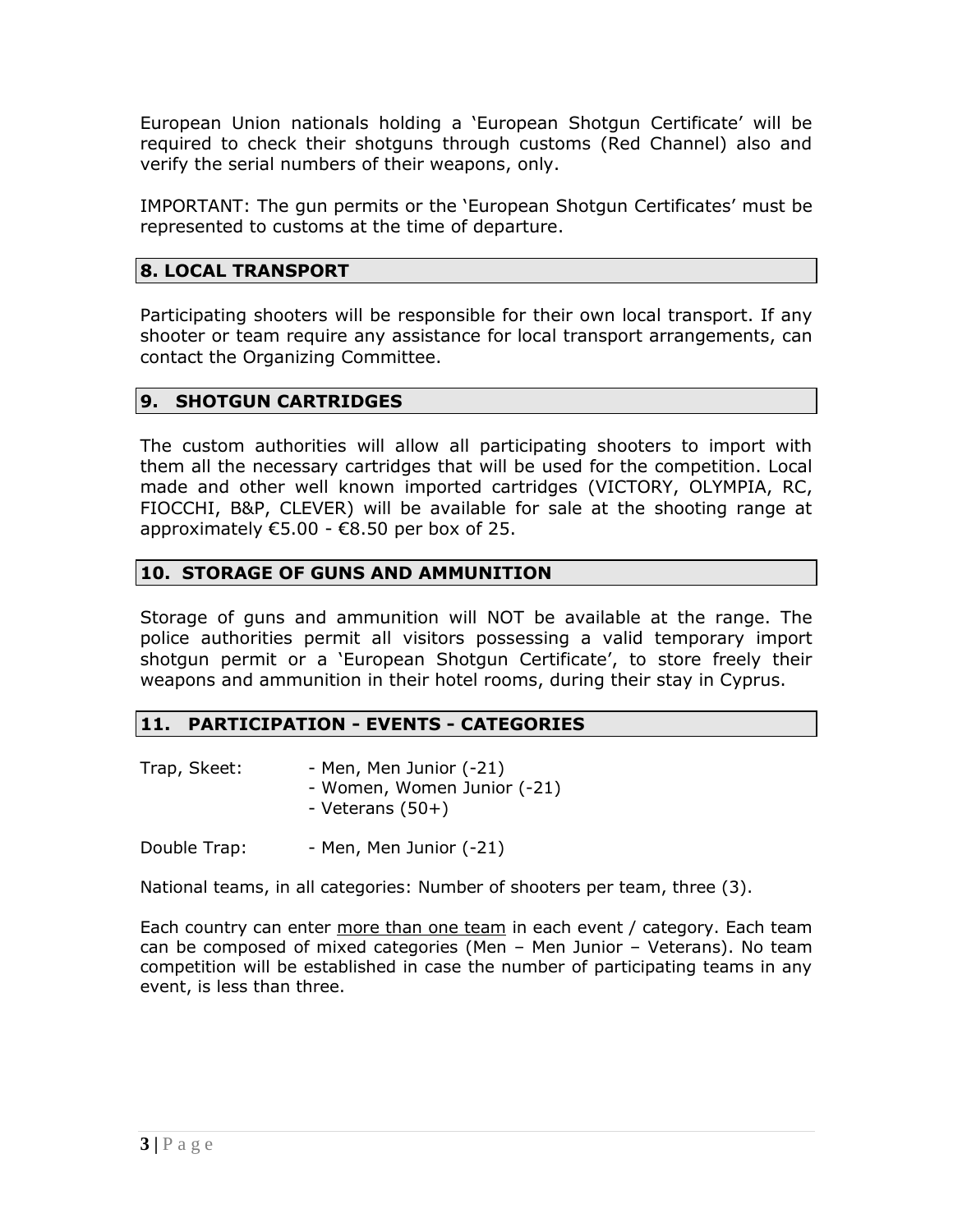## **12. ENTRY FEES & COST OF TRAINING**

| Entry fee per shooter per event                                  | € 95.00 |  |
|------------------------------------------------------------------|---------|--|
| Entry fee per shooter (Women only) per event $\epsilon$ 70.00    |         |  |
| Entry fee per team per event                                     | € 15.00 |  |
| Training per round of 25 targets (Trap-Skeet) $\epsilon$ 5.50    |         |  |
| Training per round of 30 targets (D. Trap)                       | € 6.00  |  |
| Entry fee for double starters (Trap & D. Trap) $\epsilon$ 140.00 |         |  |

## **13. FINAL ENTRIES, REGISTRATION & PAYMENT OF ENTRY FEES**

All participants MUST submit a completed individual entry form which must be forwarded to the Cyprus Shooting Sport Federation, by fax or e-mail.

The payment of the entry fees will be carried out at the Shooting Range. All payments have to be made in Euros. No credit cards or personal cheques will be accepted.

All participating shooters, upon arrival, are advised to report to the Secretariat at the range, to ensure that their entry forms have been received by the Organizing Committee and that their names are included in the final list of participants.

#### **VERY IMPORTANT THE FINAL ENTRY DEADLINE IS THE 15TH JANUARY 2015**

|                | <b>MEN</b>               |                          |                          | <b>MEN JUNIOR</b>          | <b>WOMEN</b>               |
|----------------|--------------------------|--------------------------|--------------------------|----------------------------|----------------------------|
|                | 1 <sup>st</sup><br>place | 2 <sub>nd</sub><br>place | 3 <sup>rd</sup><br>place | 1 <sup>st</sup> place only | 1 <sup>st</sup> place only |
| <b>TRAP</b>    | €400                     | €250                     | €200                     | €200                       | €200                       |
| <b>SKEET</b>   | €400                     | €250                     | €200                     | €200                       | €200                       |
| <b>D. TRAP</b> | €250                     | €150                     | €100                     | -                          | -                          |

### **14. MONEY PRIZES**

## **15. CURRENCY**

The currency of the republic of Cyprus is the EURO  $(\epsilon)$ .

## **16. JURY, RANGE REFEREES**

A Jury will be designated to supervise the competition. Qualified Range Referees holding a valid official ISSF Shotgun Referee license will officiate at the competition.